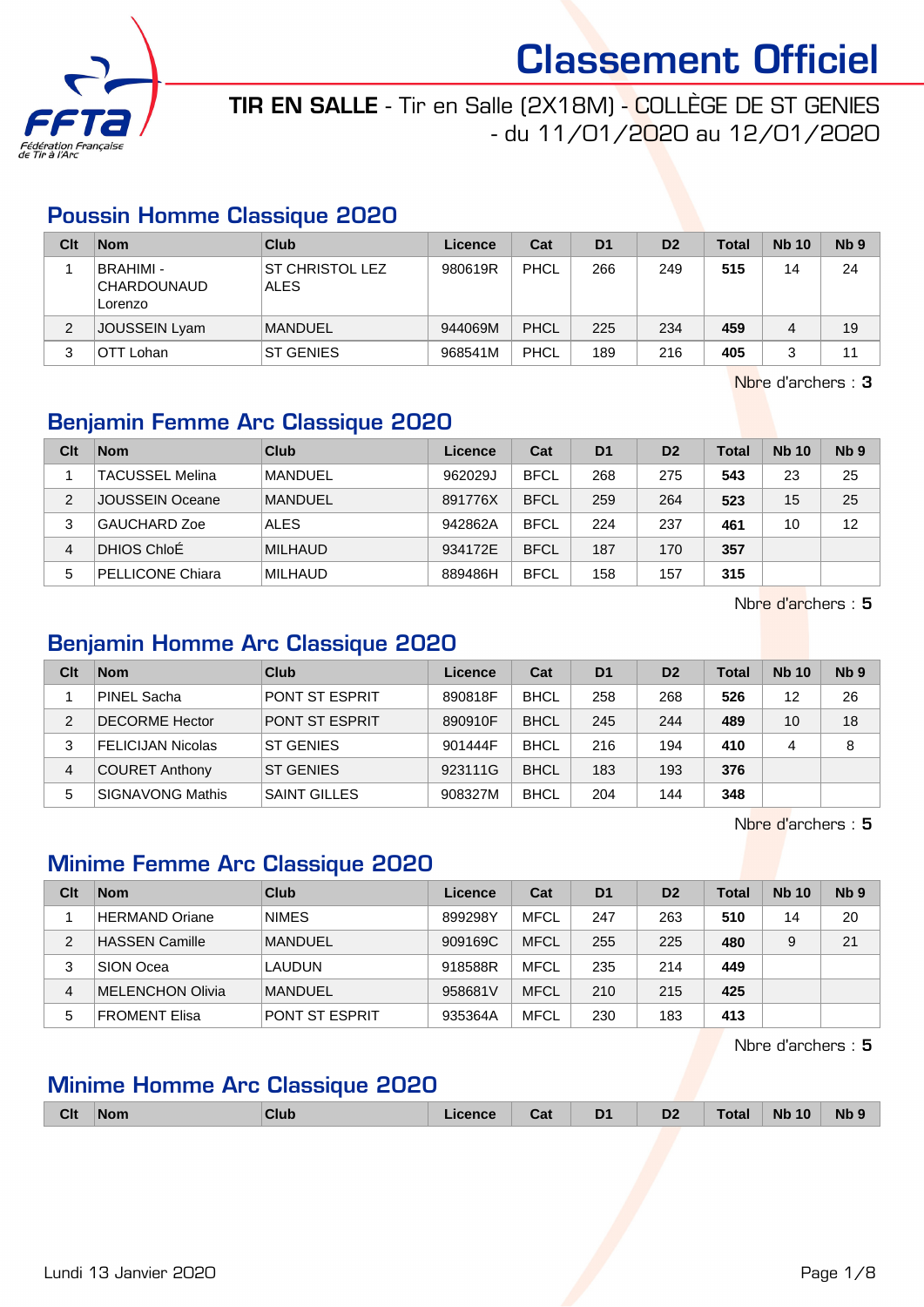

# TIR EN SALLE - Tir en Salle (2X18M) - COLLÈGE DE ST GENIES - du 11/01/2020 au 12/01/2020

### Minime Homme Arc Classique 2020 (Suite)

| Clt | <b>Nom</b>                     | Club                                  | Licence | Cat         | D <sub>1</sub> | D <sub>2</sub> | <b>Total</b> | <b>Nb 10</b> | Nb <sub>9</sub> |
|-----|--------------------------------|---------------------------------------|---------|-------------|----------------|----------------|--------------|--------------|-----------------|
|     | <b>GABBANI Anthony</b>         | <b>ST CHRISTOL LEZ</b><br><b>ALES</b> | 882026Z | <b>MHCL</b> | 282            | 274            | 556          | 30           | 24              |
| 2   | <b>SCHULER Enzo</b>            | <b>MANDUEL</b>                        | 865713T | <b>MHCL</b> | 283            | 272            | 555          | 25           | 27              |
| 3   | <b>JOURDAN Helie</b>           | <b>PONT ST ESPRIT</b>                 | 916806D | <b>MHCL</b> | 269            | 255            | 524          | 15           | 27              |
| 4   | REBOUL Nathanael               | LAUDUN                                | 914594Z | <b>MHCL</b> | 255            | 265            | 520          | 13           | 25              |
| 5   | <b>BOUBEGTITENE</b><br>Clement | <b>ALES</b>                           | 899744H | <b>MHCL</b> | 265            | 253            | 518          | 18           | 21              |
| 6   | <b>ORLANDINI Nathan</b>        | <b>ST CHRISTOL LEZ</b><br><b>ALES</b> | 942867F | <b>MHCL</b> | 247            | 248            | 495          | 11           | 21              |
| 7   | <b>BOULARD Thomas</b>          | <b>ALES</b>                           | 912928N | <b>MHCL</b> | 233            | 221            | 454          | 14           | 6               |

Nbre d'archers : 7

### Cadet Femme Arc Classique 2020

| Clt           | <b>Nom</b>               | Club                                  | Licence | Cat         | D <sub>1</sub> | D <sub>2</sub> | <b>Total</b> | <b>Nb 10</b> | Nb <sub>9</sub> |
|---------------|--------------------------|---------------------------------------|---------|-------------|----------------|----------------|--------------|--------------|-----------------|
|               | <b>GENILLON Maelys</b>   | <b>ST CHRISTOL LEZ</b><br><b>ALES</b> | 968432U | CFCL        | 210            | 230            | 440          | 5            | 11              |
| $\mathcal{P}$ | <b>FLORENSON MaElle</b>  | <b>PONT ST ESPRIT</b>                 | 945400J | CFCL        | 222            | 217            | 439          |              |                 |
| 3             | <b>BERTHIER Amandine</b> | <b>PONT ST ESPRIT</b>                 | 963354Z | CFCL        | 212            | 212            | 424          |              |                 |
| 4             | <b>DESCAS Laura</b>      | <b>MILHAUD</b>                        | 928601Z | <b>CFCL</b> | 157            | 171            | 328          |              |                 |
| 5             | <b>LECOMTE Elsa</b>      | <b>ST AMBROIX</b>                     | 955976E | <b>CFCL</b> | 144            | 105            | 249          |              |                 |

Nbre d'archers : 5

### Cadet Homme Arc Classique 2020

| Clt            | <b>Nom</b>               | Club                                  | <b>Licence</b> | Cat         | D <sub>1</sub> | D <sub>2</sub> | <b>Total</b> | <b>Nb 10</b>   | N <sub>b</sub> <sub>9</sub> |
|----------------|--------------------------|---------------------------------------|----------------|-------------|----------------|----------------|--------------|----------------|-----------------------------|
| 1              | <b>DEUTSCH Alexy</b>     | <b>ST CHRISTOL LEZ</b><br><b>ALES</b> | 829073S        | <b>CHCL</b> | 264            | 268            | 532          | 20             | 26                          |
| 2              | <b>GALIZZI Matteo</b>    | <b>NIMES</b>                          | 954056T        | <b>CHCL</b> | 279            | 251            | 530          | 25             | 21                          |
| 3              | <b>VITIELLO Mathis</b>   | <b>MANDUEL</b>                        | 868316X        | <b>CHCL</b> | 255            | 272            | 527          | 18             | 20                          |
| $\overline{4}$ | <b>LAMORTE Titouan</b>   | <b>NIMES</b>                          | 790802T        | <b>CHCL</b> | 267            | 252            | 519          | 14             | 20                          |
| 5              | <b>GRILLAT Nathan</b>    | <b>NIMES</b>                          | 860882S        | <b>CHCL</b> | 259            | 255            | 514          | 20             | 12                          |
| 6              | <b>ROTY Robin</b>        | <b>NIMES</b>                          | 811149J        | <b>CHCL</b> | 230            | 246            | 476          |                |                             |
| 7              | <b>HASSEN Yaniss</b>     | <b>MANDUEL</b>                        | 839407Z        | <b>CHCL</b> | 234            | 240            | 474          | 8              | 14                          |
| 8              | POUZOULAS Arthur         | <b>LAUDUN</b>                         | 912720M        | <b>CHCL</b> | 241            | 231            | 472          | $\overline{7}$ | 14                          |
| 9              | <b>LEONARD Aurelien</b>  | <b>MANDUEL</b>                        | 843140G        | <b>CHCL</b> | 208            | 226            | 434          | 6              | 15                          |
| 10             | <b>NANCE Antoine</b>     | <b>SAINT GILLES</b>                   | 923328T        | <b>CHCL</b> | 208            | 212            | 420          | 9              | 9                           |
| 11             | <b>PELLEREI Valentin</b> | <b>ST GENIES</b>                      | 914400N        | <b>CHCL</b> | 228            | 184            | 412          |                |                             |
| 12             | <b>ARMAND Lelio</b>      | <b>ALES</b>                           | 890112N        | <b>CHCL</b> | 231            | 46             | 277          | 4              | 6                           |

Nbre d'archers : 12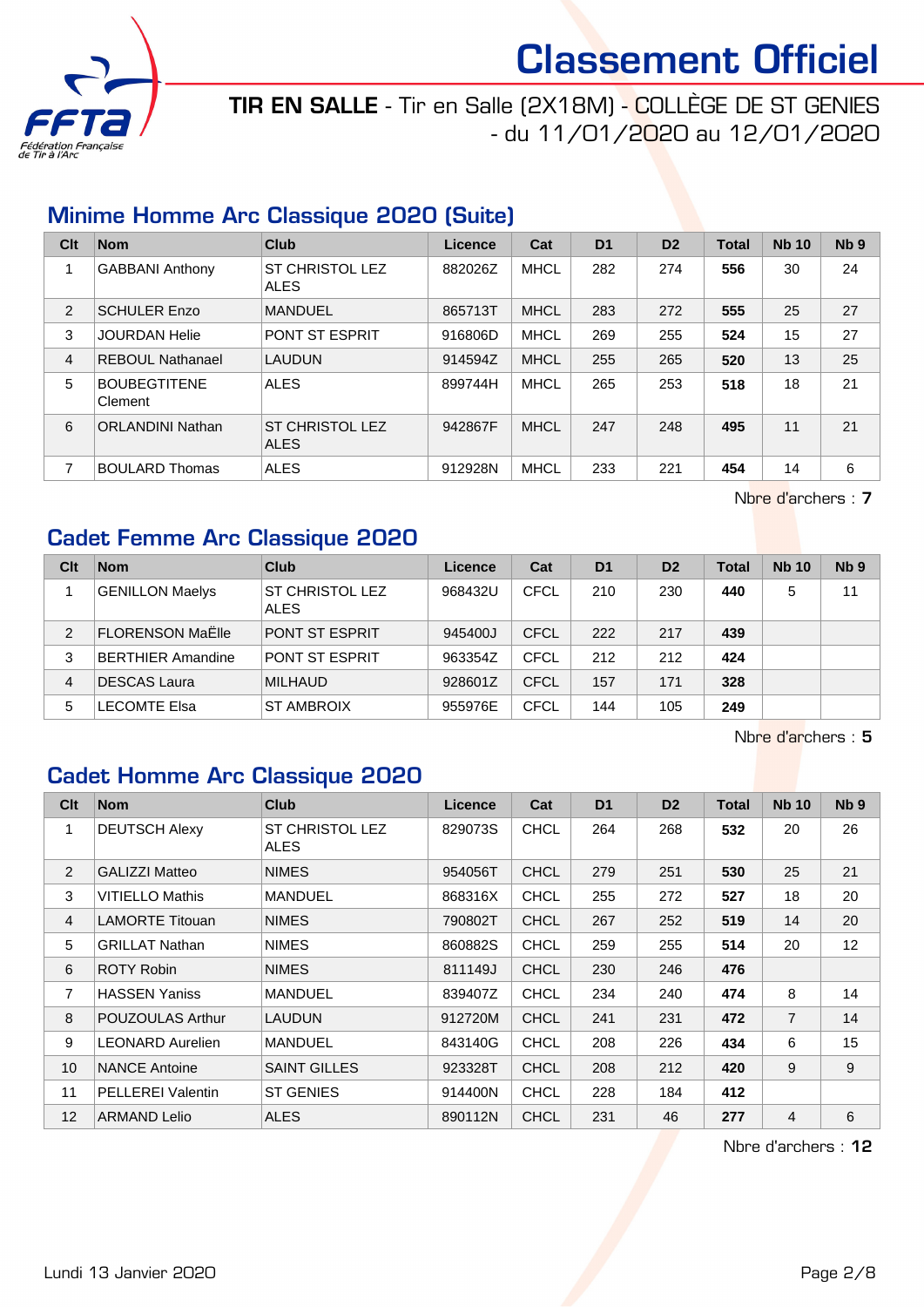

# TIR EN SALLE - Tir en Salle (2X18M) - COLLÈGE DE ST GENIES - du 11/01/2020 au 12/01/2020

### Junior Femme Arc Classique 2020

| Clt | <b>Nom</b>                 | Club          | Licence | ົາປ<br>ua   | D <sub>1</sub> | D <sub>2</sub> | <b>Total</b> | <b>N<sub>b</sub></b><br>10 | <b>N<sub>b</sub></b> |
|-----|----------------------------|---------------|---------|-------------|----------------|----------------|--------------|----------------------------|----------------------|
|     | <b>BEL</b><br>∟IN Amandine | <b>LAUDUN</b> | 919563A | <b>JFCL</b> | מממ<br>∠∠∠     | 206<br>__      | 428<br>__    |                            |                      |

Nbre d'archers : 1

### Junior Homme Arc Classique 2020

| Clt            | <b>Nom</b>                 | Club                | Licence | Cat         | D <sub>1</sub> | D <sub>2</sub> | <b>Total</b> | <b>Nb 10</b> | Nb <sub>9</sub> |
|----------------|----------------------------|---------------------|---------|-------------|----------------|----------------|--------------|--------------|-----------------|
|                | <b>TOURRIERE Guillaume</b> | <b>NIMES</b>        | 749879L | <b>JHCL</b> | 273            | 270            | 543          | 17           | 31              |
| $\overline{2}$ | <b>MAGONNET Hugo</b>       | <b>NIMES</b>        | 865725F | <b>JHCL</b> | 274            | 267            | 541          | 17           | 29              |
| 3              | <b>ROCA PAGES Florian</b>  | <b>NIMES</b>        | 765709T | <b>JHCL</b> | 238            | 252            | 490          | 15           | 15              |
| 4              | <b>ANDRE Dylan</b>         | <b>SAINT GILLES</b> | 891388A | <b>JHCL</b> | 207            | 200            | 407          | 6            | 9               |
| 5              | <b>LENOIR Julien</b>       | <b>BEAUCAIRE</b>    | 939275B | <b>JHCL</b> | 231            | 175            | 406          |              |                 |

Nbre d'archers : 5

### Senior 1 Femme Arc Classique 2020

| Clt | <b>Nom</b>           | Club                                  | Licence | Cat                | D <sub>1</sub> | D <sub>2</sub> | <b>Total</b> | <b>Nb 10</b> | N <sub>b</sub> <sub>9</sub> |
|-----|----------------------|---------------------------------------|---------|--------------------|----------------|----------------|--------------|--------------|-----------------------------|
|     | <b>JANGNAS Erika</b> | <b>NIMES</b>                          | 981508G | S <sub>1</sub> FCL | 269            | 280            | 549          | 22           | 27                          |
| ◠   | <b>SOENEN Lisa</b>   | <b>NIMES</b>                          | 705294Z | S <sub>1</sub> FCL | 264            | 279            | 543          | 28           | 20                          |
| ົ   | RIBEIRO Lucie        | <b>ST CHRISTOL LEZ</b><br><b>ALES</b> | 936639L | S <sub>1</sub> FCL | 258            | 258            | 516          | 19           | 16                          |

Nbre d'archers : 3

### Senior 1 Homme Arc Classique 2020

| Clt            | <b>Nom</b>               | Club                                  | Licence | Cat                | D <sub>1</sub> | D <sub>2</sub> | <b>Total</b> | <b>Nb 10</b> | N <sub>b</sub> <sub>9</sub> |
|----------------|--------------------------|---------------------------------------|---------|--------------------|----------------|----------------|--------------|--------------|-----------------------------|
|                | GOGIOSO Guillaume        | <b>MANDUEL</b>                        | 669008H | S <sub>1</sub> HCL | 272            | 280            | 552          | 24           | 27                          |
| $\overline{2}$ | D'HELIE Alexandre        | <b>ALES</b>                           | 722387D | S <sub>1</sub> HCL | 268            | 274            | 542          | 22           | 24                          |
| 3              | MOUZAT Kevin             | <b>ST GENIES</b>                      | 392500F | S <sub>1</sub> HCL | 248            | 275            | 523          | 22           | 20                          |
| $\overline{4}$ | <b>PONT Florent</b>      | <b>ST CHRISTOL LEZ</b><br><b>ALES</b> | 755576D | S <sub>1</sub> HCL | 258            | 255            | 513          | 17           | 22                          |
| 5              | LEFORT-AGNEL<br>Jonathan | <b>NIMES</b>                          | 936253S | S <sub>1</sub> HCL | 254            | 218            | 472          | 18           | 10                          |
| 6              | <b>SERRI Mathieu</b>     | <b>LAUDUN</b>                         | 975219W | S <sub>1</sub> HCL | 238            | 230            | 468          | 6            | 17                          |

Nbre d'archers : 6

### Senior 2 Femme Arc Classique 2020

| Clt | <b>Nom</b>        | Club     | Licence | Cat                | D <sub>1</sub> | D2  | Total | <b>Nb 10</b> | N <sub>b</sub> <sub>9</sub> |
|-----|-------------------|----------|---------|--------------------|----------------|-----|-------|--------------|-----------------------------|
|     | FONTIBUS Delphine | LANGLADE | 955814D | S2FCL              | 251            | 256 | 507   |              | 21                          |
|     | FOLCHER Christine | LANGLADE | 910292Y | S <sub>2</sub> FCL | 189            | 189 | 378   |              |                             |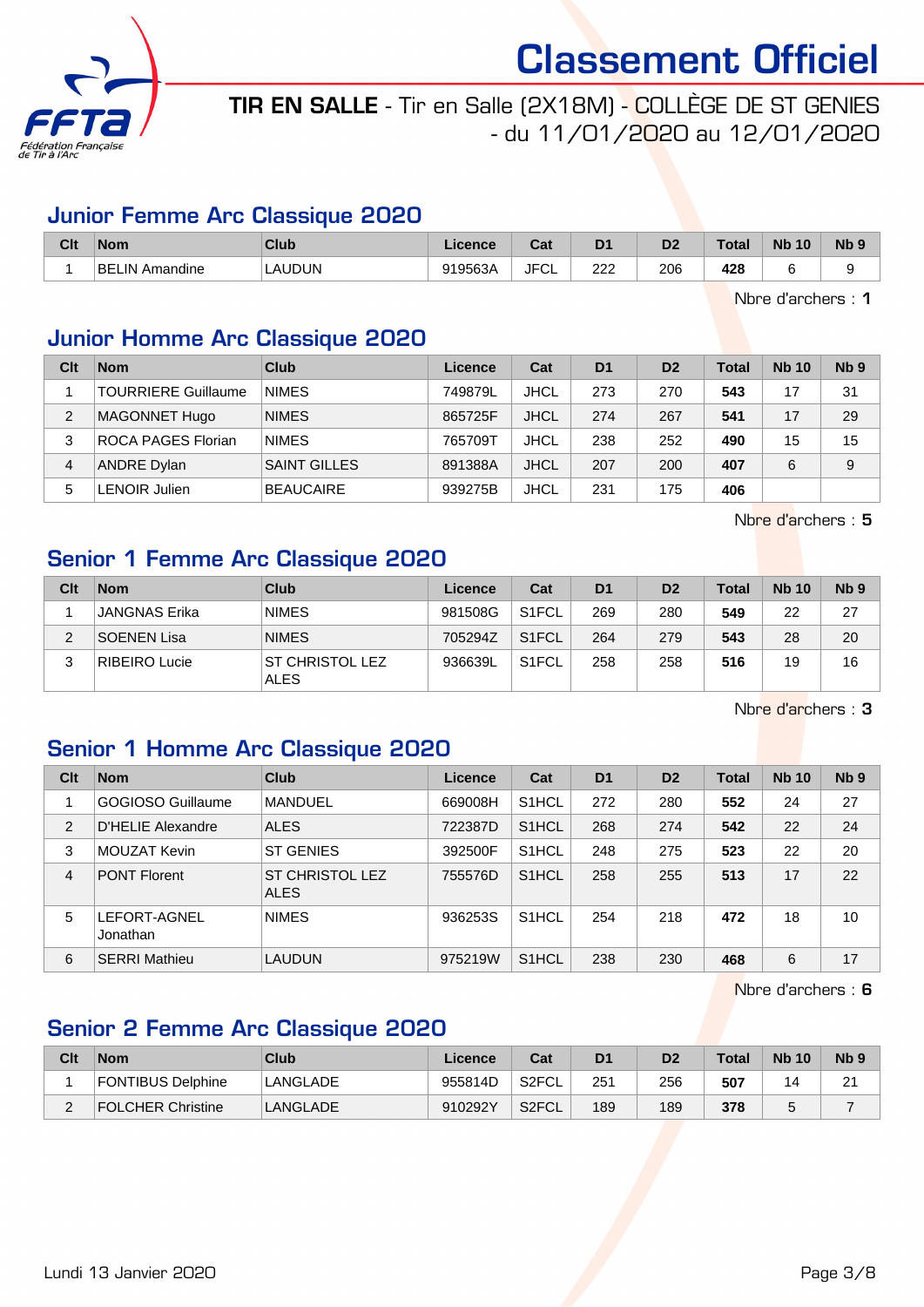

# TIR EN SALLE - Tir en Salle (2X18M) - COLLÈGE DE ST GENIES - du 11/01/2020 au 12/01/2020

### Senior 2 Femme Arc Classique 2020 (Suite)

| Clt | <b>Nom</b>                | Club          | Licence | <b>Dat</b><br>⊍aι        | D <sub>1</sub> | D <sub>2</sub> | Total | <b>N<sub>b</sub></b><br>10 | <b>N<sub>b</sub></b> |
|-----|---------------------------|---------------|---------|--------------------------|----------------|----------------|-------|----------------------------|----------------------|
|     | <b>AFVENET</b><br>Valerie | GENIES<br>⊦S⊤ | 910730Z | S <sub>2</sub> FCI<br>◡∟ | 186            | 174            | 360   |                            |                      |

Nbre d'archers : 3

### Senior 2 Homme Arc Classique 2020

| Clt | <b>Nom</b>                  | <b>Club</b>                           | Licence | Cat                | D <sub>1</sub> | D <sub>2</sub> | <b>Total</b> | <b>Nb 10</b>    | Nb <sub>9</sub> |
|-----|-----------------------------|---------------------------------------|---------|--------------------|----------------|----------------|--------------|-----------------|-----------------|
| 1   | <b>GERZAIN Pierre</b>       | <b>MANDUEL</b>                        | 214058X | S <sub>2</sub> HCL | 289            | 282            | 571          | 37              | 18              |
| 2   | <b>CARTAGENA Emmanuel</b>   | <b>NIMES</b>                          | 930648Z | S2HCL              | 265            | 268            | 533          | 14              | 28              |
| 3   | <b>HUGON Richard</b>        | <b>MARGUERITTES</b>                   | 467126W | S2HCL              | 262            | 263            | 525          | 18              | 18              |
| 4   | <b>GINER Francois</b>       | <b>ST CHRISTOL LEZ</b><br><b>ALES</b> | 857503U | S2HCL              | 264            | 259            | 523          | 18              | 22              |
| 5   | <b>GILLY Christian</b>      | <b>ST GENIES</b>                      | 901300Z | S2HCL              | 269            | 254            | 523          | 17              | 16              |
| 6   | LOTHON Jean Luc             | <b>NIMES</b>                          | 947923B | S2HCL              | 254            | 257            | 511          | 13              | 21              |
| 7   | <b>FORESTIER Christophe</b> | <b>MARGUERITTES</b>                   | 790878A | S2HCL              | 236            | 257            | 493          | 14              | 13              |
| 8   | <b>MORANDEAU Ludovic</b>    | <b>MONTPEZAT</b>                      | 871042K | S2HCL              | 248            | 245            | 493          | 14              | 13              |
| 9   | <b>VIGNERON Olivier</b>     | <b>MANDUEL</b>                        | 871234U | S2HCL              | 243            | 248            | 491          | 9               | 20              |
| 10  | <b>FELICIJAN Christophe</b> | <b>ST GENIES</b>                      | 429722P | S2HCL              | 246            | 245            | 491          | 9               | 17              |
| 11  | <b>GAUCHARD Julien</b>      | <b>ALES</b>                           | 255605G | S2HCL              | 231            | 235            | 466          | 10 <sup>1</sup> | 13              |
| 12  | <b>REBOUL Olivier</b>       | <b>LAUDUN</b>                         | 722888Y | S2HCL              | 220            | 245            | 465          | $\overline{4}$  | 21              |
| 13  | <b>MICHEL Fabrice</b>       | LANGLADE                              | 902692M | S2HCL              | 219            | 245            | 464          | 8               | 13              |
| 14  | <b>NICOLAS Renaud</b>       | <b>LUNEL</b>                          | 947396D | S2HCL              | 223            | 238            | 461          | 5               | 13              |
| 15  | <b>CHANARON Jacques</b>     | <b>LAUDUN</b>                         | 956552F | S2HCL              | 208            | 226            | 434          | 9               | $\overline{7}$  |
| 16  | <b>LE MEUT Scoizic</b>      | <b>ALES</b>                           | 939474T | S2HCL              | 214            | 199            | 413          | $\overline{2}$  | 9               |
| 17  | <b>PINOL Francois</b>       | <b>ST GENIES</b>                      | 879545C | S2HCL              | 94             | 184            | 278          | $\overline{2}$  | $\overline{2}$  |

Nbre d'archers : 17

### Senior 3 Femme Arc Classique 2020

| Clt | <b>Nom</b>                | Club           | Licence | Cat   | D <sub>1</sub> | D <sub>2</sub> | Total | <b>Nb 10</b> | N <sub>b</sub> 9 |
|-----|---------------------------|----------------|---------|-------|----------------|----------------|-------|--------------|------------------|
|     | <b>IFREGY Genevieve</b>   | PONT ST ESPRIT | 370167F | S3FCL | 253            | 252            | 505   |              | 24               |
|     | <b>PARADIS Christiane</b> | <b>NIMES</b>   | 785609Y | S3FCL | 245            | 251            | 496   | 12           | 15               |
|     | ∣BERTRAND Manolita        | <b>NIMES</b>   | 782286L | S3FCL | 235            | 220            | 455   |              | 12               |

Nbre d'archers : 3

### Senior 3 Homme Arc Classique 2020

| Clt | <b>Nom</b>                | Club                 | ∟icence | Cat   | D <sub>1</sub> | D2  | Total | <b>Nb 10</b> | N <sub>b</sub> <sub>9</sub> |
|-----|---------------------------|----------------------|---------|-------|----------------|-----|-------|--------------|-----------------------------|
|     | <b>PREVOT Jean Pierre</b> | <b>IMARGUERITTES</b> | 783551L | S3HCL | 245            | 242 | 487   |              | $\Omega$<br><u>.</u>        |
| -   | VALMALLE Denis            | <b>MARGUERITTES</b>  | 660826P | S3HCL | 233            | 237 | 470   | 4 ຕ<br>ட     | 13                          |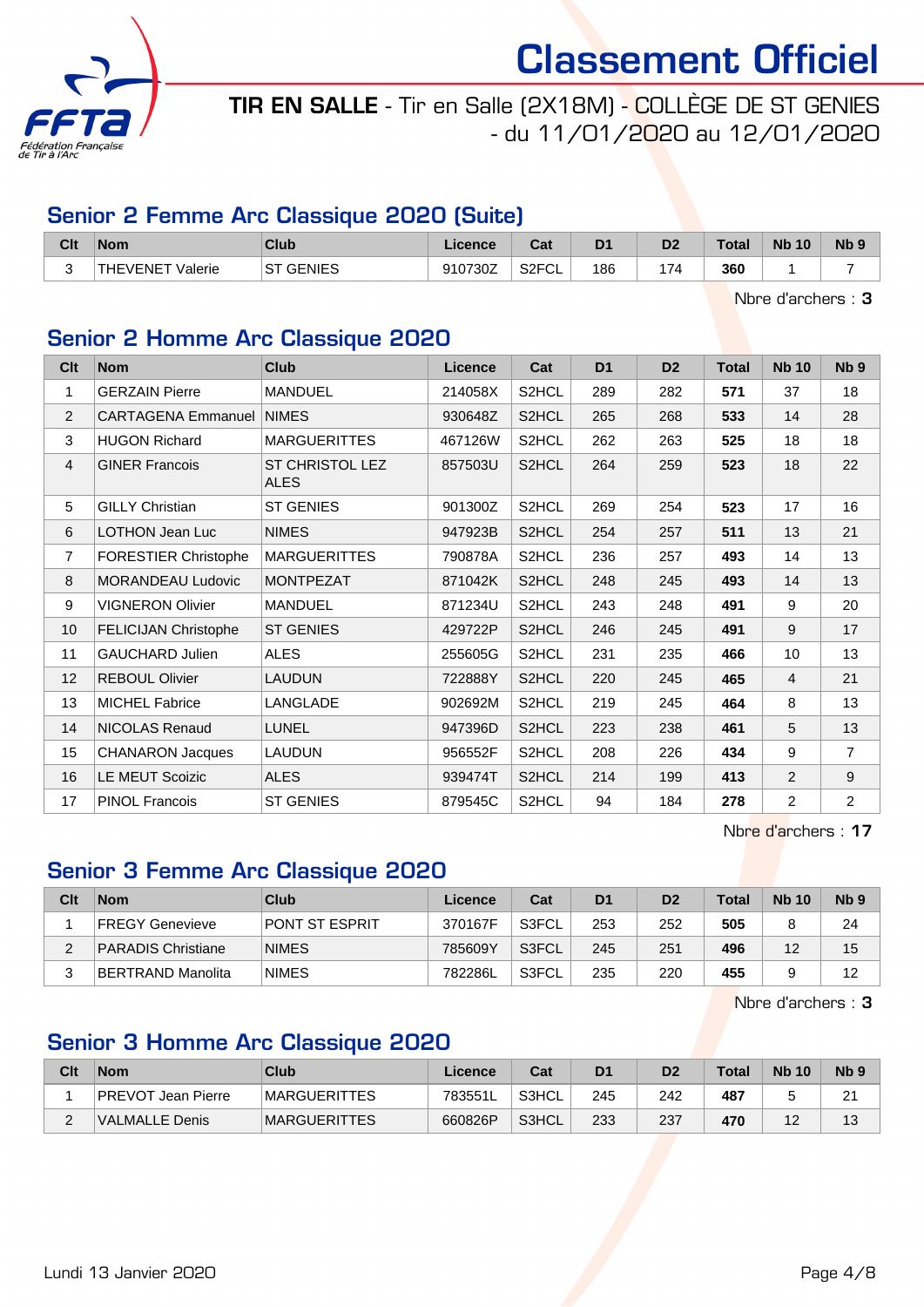

TIR EN SALLE - Tir en Salle (2X18M) - COLLÈGE DE ST GENIES - du 11/01/2020 au 12/01/2020

### Senior 3 Homme Arc Classique 2020 (Suite)

| Clt | <b>Nom</b>                           | <b>Club</b>                           | Licence | Cat   | D <sub>1</sub> | D <sub>2</sub> | <b>Total</b> | <b>Nb 10</b>   | Nb <sub>9</sub> |
|-----|--------------------------------------|---------------------------------------|---------|-------|----------------|----------------|--------------|----------------|-----------------|
| 3   | <b>POLGE Rene</b>                    | <b>NIMES</b>                          | 785611A | S3HCL | 223            | 241            | 464          | 8              | 14              |
| 4   | <b>MARTIN Alain</b>                  | <b>NIMES</b>                          | 652003Z | S3HCL | 236            | 226            | 462          | $\overline{7}$ | 16              |
| 5   | <b>BIZIEN Richard</b>                | <b>NIMES</b>                          | 906515T | S3HCL | 218            | 209            | 427          | $\overline{2}$ | 5               |
| 6   | <b>RIVALLAND Christophe</b>          | <b>MANDUEL</b>                        | 933043C | S3HCL | 217            | 202            | 419          | $\overline{7}$ | 10              |
| 7   | <b>SOURIOU Patrick</b>               | <b>NIMES</b>                          | 635472F | S3HCL | 206            | 202            | 408          | 4              | 12              |
| 8   | BERTRAND Jean-Claude ST CHRISTOL LEZ | <b>ALES</b>                           | 975422S | S3HCL | 206            | 196            | 402          | $\mathcal{P}$  | 10              |
| 9   | <b>VAILLANT Daniel</b>               | <b>MARGUERITTES</b>                   | 843920E | S3HCL | 183            | 207            | 390          | 3              | $\overline{7}$  |
| 10  | <b>PINEL Alain</b>                   | <b>PONT ST ESPRIT</b>                 | 944126Z | S3HCL | 194            | 181            | 375          | 3              | 9               |
| 11  | <b>BURET Richard</b>                 | <b>ST CHRISTOL LEZ</b><br><b>ALES</b> | 942819D | S3HCL | 192            | 172            | 364          | 4              | 3               |

Nbre d'archers : 11

#### Senior 1 Homme Arc a Poulies 2020

| Clt | <b>Nom</b>             | <b>Club</b>    | Licence | r.,<br>⊍aι                     | D <sub>1</sub> | D <sub>2</sub>              | <b>Total</b> | <b>N<sub>b</sub></b><br>10 <sup>°</sup> | $Nb$ ?       |
|-----|------------------------|----------------|---------|--------------------------------|----------------|-----------------------------|--------------|-----------------------------------------|--------------|
|     | .JOUSSEIN ′<br>Ludovic | <b>MANDUEL</b> | 404059V | S <sub>1</sub> H <sub>CO</sub> | רי ה<br>21 J   | 27 <sub>0</sub><br><u>.</u> | 544          |                                         | $\sim$<br>ےں |

Nbre d'archers : 1

#### Senior 2 Femme Arc à Poulies 2020

| Clt | <b>Nom</b>        | Club                                      | <b>Licence</b>        | Cat                | D <sub>1</sub> | D <sub>2</sub> | <b>Total</b> | <b>Nb 10</b> | N <sub>b</sub> <sub>9</sub> |
|-----|-------------------|-------------------------------------------|-----------------------|--------------------|----------------|----------------|--------------|--------------|-----------------------------|
|     | DEUTSCH Stephanie | <b>ST CHRISTOL L</b><br>F7<br><b>ALES</b> | 905371Z<br>$\sqrt{2}$ | S <sub>2</sub> FCO | 259            | 261            | 520          |              | 38                          |

Nbre d'archers : 1

### Senior 2 Homme Arc à Poulies 2020

| Clt            | <b>Nom</b>                 | <b>Club</b>                           | Licence | Cat                            | D <sub>1</sub> | D <sub>2</sub> | <b>Total</b> | <b>Nb 10</b> | Nb <sub>9</sub> |
|----------------|----------------------------|---------------------------------------|---------|--------------------------------|----------------|----------------|--------------|--------------|-----------------|
|                | <b>MARTIN Angel</b>        | <b>ALES</b>                           | 841943F | S <sub>2</sub> HCO             | 278            | 287            | 565          | 25           | 35              |
| $\overline{2}$ | <b>MARIE Guillaume</b>     | <b>MILHAUD</b>                        | 841586T | S <sub>2</sub> HCO             | 275            | 283            | 558          | 31           | 26              |
| 3              | <b>DEUTSCH Jean Michel</b> | <b>ST CHRISTOL LEZ</b><br><b>ALES</b> | 852662G | S <sub>2</sub> H <sub>CO</sub> | 280            | 276            | 556          | 27           | 31              |
| $\overline{4}$ | <b>SAMSON Sebastien</b>    | <b>ALES</b>                           | 959356D | S <sub>2</sub> HCO             | 274            | 266            | 540          | 12           | 44              |
| 5              | <b>CHAPTAL David</b>       | <b>NIMES</b>                          | 955929D | S <sub>2</sub> HCO             | 262            | 277            | 539          | 9            | 43              |
| 6              | <b>MENOU Tristan</b>       | LANGLADE                              | 812080W | S <sub>2</sub> HCO             | 269            | 263            | 532          | 8            | 38              |
| 7              | DOSSAL Jean-Luc            | <b>ST CHRISTOL LEZ</b><br>ALES        | 664802L | S <sub>2</sub> HCO             | 272            | 255            | 527          | 8            | 41              |

Nbre d'archers : 7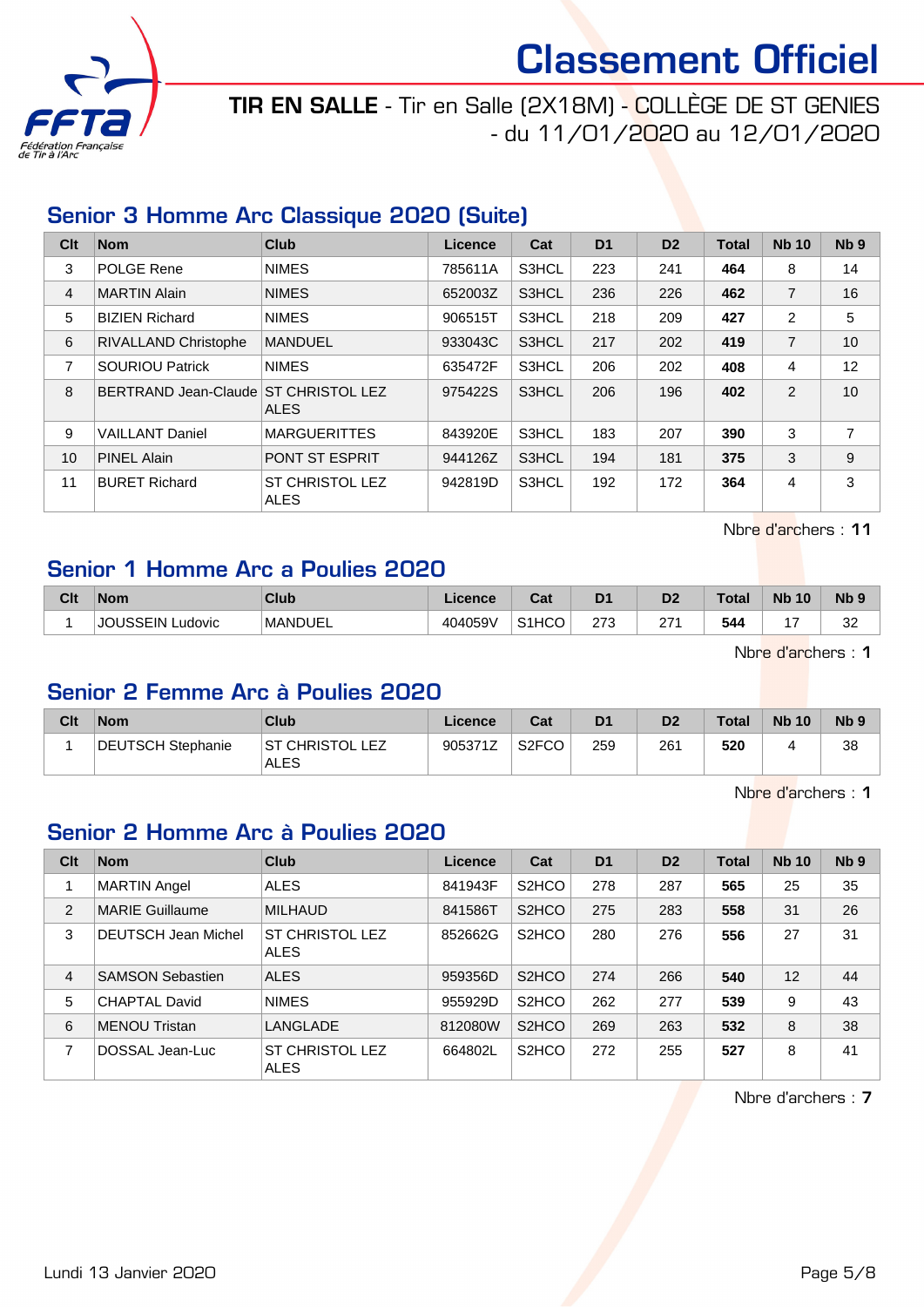

# TIR EN SALLE - Tir en Salle (2X18M) - COLLÈGE DE ST GENIES - du 11/01/2020 au 12/01/2020

### Senior 3 Homme Arc à Poulies 2020

| Clt | <b>Nom</b>               | Club                                  | Licence | Cat   | D <sub>1</sub> | D <sub>2</sub> | <b>Total</b> | <b>Nb 10</b> | Nb <sub>9</sub> |
|-----|--------------------------|---------------------------------------|---------|-------|----------------|----------------|--------------|--------------|-----------------|
|     | <b>ARMANDOU Eric</b>     | <b>ALES</b>                           | 304765S | S3HCO | 278            | 274            | 552          | 17           | 38              |
| 2   | <b>MOREL Jacques</b>     | <b>NIMES</b>                          | 216322H | S3HCO | 271            | 273            | 544          | 14           | 37              |
| 3   | LIEGEOIS Lucien          | LANGLADE                              | 306150X | S3HCO | 274            | 269            | 543          | 11           | 41              |
| 4   | MATHIEU Jean Paul        | <b>ALES</b>                           | 797084W | S3HCO | 265            | 263            | 528          | 9            | 34              |
| 5   | <b>ORLANDINI Fernand</b> | <b>ALES</b>                           | 751149S | S3HCO | 267            | 249            | 516          | 11           | 33              |
| 6   | <b>MILCENT Noel</b>      | <b>ST CHRISTOL LEZ</b><br><b>ALES</b> | 381529F | S3HCO | 247            | 263            | 510          | 8            | 41              |
| 7   | TRAN-VAN Jim             | <b>ST GENIES</b>                      | 407274P | S3HCO | 250            | 260            | 510          | 8            | 30              |
| 8   | <b>ROSTAING Bernard</b>  | LANGLADE                              | 784320X | S3HCO | 231            | 237            | 468          | 8            | 18              |

Nbre d'archers : 8

### Scratch Femme Bare Bow 2020

| Clt | <b>Nom</b>                  | Club         | Licence | ີາ<br>uai | D <sub>1</sub> | D <sub>2</sub> | Total | <b>Nb</b><br>10 | <b>Nb</b> |
|-----|-----------------------------|--------------|---------|-----------|----------------|----------------|-------|-----------------|-----------|
|     | AINE<br>CHAMPL<br>Catherine | <b>LUNEL</b> | 740559F | S3FBB     | 234            | 259            | 493   |                 | ാറ<br>∠⊾  |

Nbre d'archers : 1

#### Scratch Homme Bare Bow 2020

| Clt            | <b>Nom</b>              | <b>Club</b>                           | <b>Licence</b> | Cat                             | D <sub>1</sub> | D <sub>2</sub> | <b>Total</b> | <b>Nb 10</b> | N <sub>b</sub> <sub>9</sub> |
|----------------|-------------------------|---------------------------------------|----------------|---------------------------------|----------------|----------------|--------------|--------------|-----------------------------|
| 1              | <b>RIBES Loic</b>       | <b>ST CHRISTOL LEZ</b><br><b>ALES</b> | 409446A        | S <sub>1</sub> H <sub>B</sub> B | 239            | 244            | 483          | 10           | 15                          |
| 2              | PAGNUCCO Bernard        | SAINT-RAPHAEL                         | 262207H        | S3HBB                           | 225            | 248            | 473          | 8            | 11                          |
| 3              | <b>ROUX Jean Pierre</b> | <b>ST CHRISTOL LEZ</b><br>ALES        | 435954N        | S2HBB                           | 221            | 243            | 464          | 4            | 14                          |
| $\overline{4}$ | BERDOU Jean-Jacques     | <b>LUNEL</b>                          | 665093C        | S3HBB                           | 223            | 224            | 447          | 8            | 9                           |
| 5              | <b>DEUTSCH Vincent</b>  | <b>ST CHRISTOL LEZ</b><br>ALES        | 942828N        | S <sub>1</sub> H <sub>B</sub> B | 227            | 197            | 424          | 5            | 16                          |
| 6              | <b>CHENOT Claude</b>    | <b>SAINT GILLES</b>                   | 914720L        | S3HBB                           | 215            | 199            | 414          | 3            | $\overline{7}$              |
| 7              | <b>BOUILHOL Gerard</b>  | <b>ALES</b>                           | 857224R        | S3HBB                           | 155            | 179            | 334          | 2            | 4                           |
| 8              | COYO Claude             | <b>ST CHRISTOL LEZ</b><br><b>ALES</b> | 852653X        | S3HBB                           | 143            | 156            | 299          | 1            | 6                           |
| 9              | <b>MARQUE Gregoire</b>  | <b>ALES</b>                           | 982733N        | <b>JHBB</b>                     | 146            | 130            | 276          | 2            |                             |

Nbre d'archers : 9

# Autres tirs

#### Benjamin Femme Arc Classique 2020

| <b>Tir</b>      | Nom             | <b>Club</b>    | cence   | $\sim$<br>ual     | D1<br>ν     | n,<br>D7    | Total      | <b>N<sub>b</sub></b><br>10 | Nb <sub>9</sub> |
|-----------------|-----------------|----------------|---------|-------------------|-------------|-------------|------------|----------------------------|-----------------|
| Tir<br><u>_</u> | Melina<br>155EL | <b>MANDUEL</b> | 962029J | <b>BFCI</b><br>◡∟ | 272<br>ں ہے | つに<br>ا ت ک | ドウオ<br>JZ4 |                            |                 |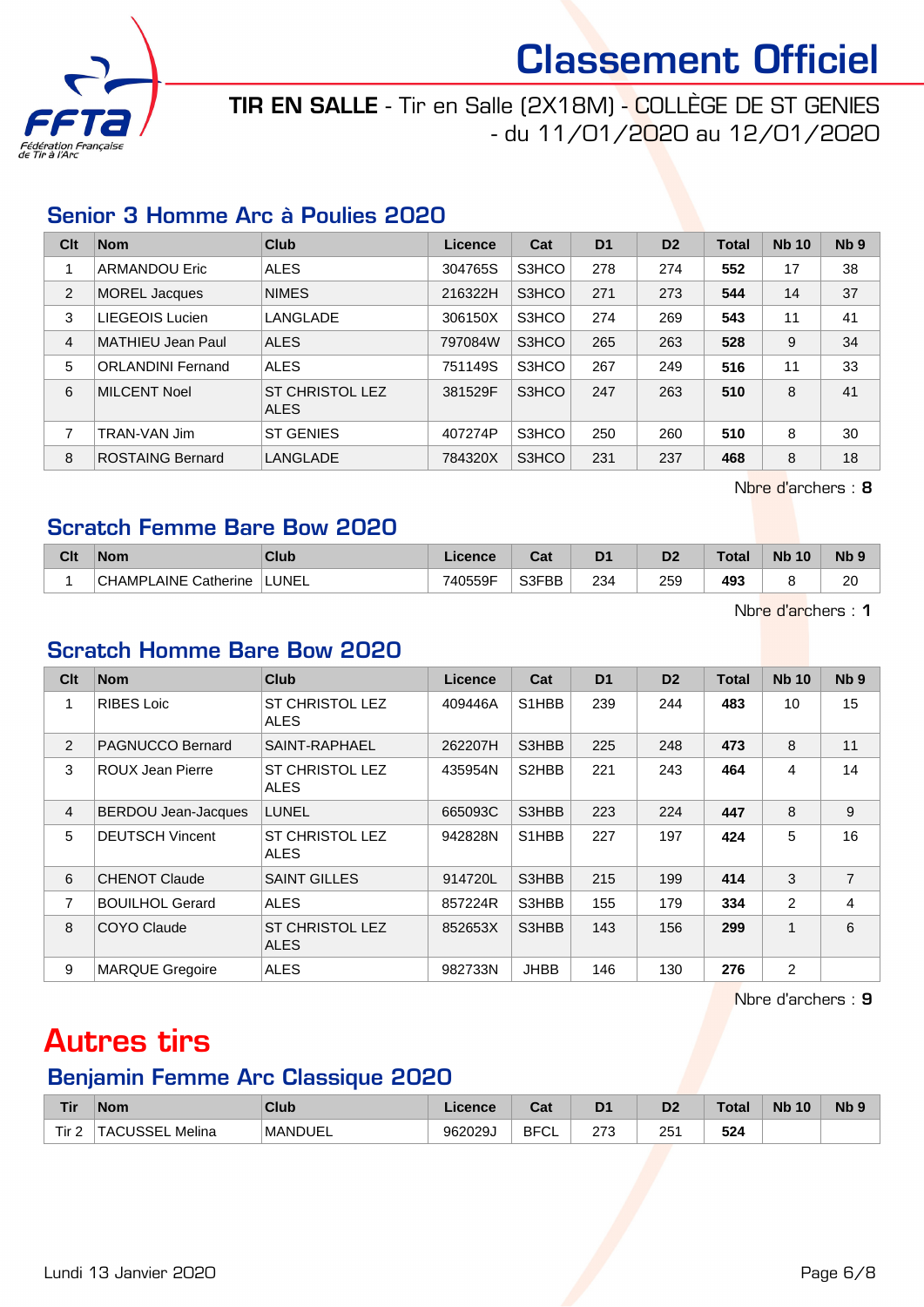

### TIR EN SALLE - Tir en Salle (2X18M) - COLLÈGE DE ST GENIES - du 11/01/2020 au 12/01/2020

#### Benjamin Femme Arc Classique 2020 (Suite)

| <b>Tir</b>                       | <b>Nom</b>              | Club           | Licence | <b>Cat</b><br>ua  | D <sub>1</sub> | D <sub>2</sub> | <b>Total</b>    | <b>N<sub>b</sub></b><br>10 | <b>Nb</b>    |
|----------------------------------|-------------------------|----------------|---------|-------------------|----------------|----------------|-----------------|----------------------------|--------------|
| Tir.<br>$\overline{\phantom{a}}$ | USSEIN<br>וחו<br>Oceane | <b>MANDUEL</b> | 891776X | <b>BFCI</b><br>◡∟ | 261<br>$\sim$  | 260            | 504<br>-<br>ЭZ. | . <u>.</u>                 | 26<br>$\sim$ |

Nbre d'archers : 2

### Cadet Homme Arc Classique 2020

| Tir   | <b>Nom</b>       | Club           | Licence | Cat         | D <sub>1</sub> | D <sub>2</sub> | <b>Total</b> | <b>Nb 10</b> | N <sub>b</sub> <sub>9</sub> |
|-------|------------------|----------------|---------|-------------|----------------|----------------|--------------|--------------|-----------------------------|
| Tir 2 | ⊦VITIELLO Mathis | <b>MANDUEL</b> | 868316X | CHCL        | 271            | 262            | 533          | 23           | 23                          |
| Tir 2 | GALIZZI Matteo   | <b>NIMES</b>   | 954056T | CHCL        | 263            | 229            | 492          | ᅠ            | 15                          |
| Tir 2 | GRILLAT Nathan   | <b>NIMES</b>   | 860882S | <b>CHCL</b> | 224            | 247            | 471          | 15           | 17                          |

Nbre d'archers : 3

### Senior 1 Homme Arc Classique 2020

| <b>Tir</b> | <b>Nom</b>                     | Club           | Licence | ∩~'<br>⊍αι         | D <sub>1</sub>         | n-<br>ש | Total | <b>Nb</b><br>10 | N <sub>b</sub> <sub>9</sub> |
|------------|--------------------------------|----------------|---------|--------------------|------------------------|---------|-------|-----------------|-----------------------------|
| Tir.<br>-  | Guillaume<br>GINSN<br>$-1 - 1$ | <b>MANDUEL</b> | 669008h | S <sub>1</sub> HCL | 27 <sub>0</sub><br>214 | 267     | 541   |                 | 30                          |

Nbre d'archers : 1

### Senior 2 Homme Arc Classique 2020

| Tir              | Nom             | Club        | Licence | Cat   | D <sub>1</sub> | D <sub>2</sub> | Total | <b>Nb 10</b> | Nb <sub>5</sub> |
|------------------|-----------------|-------------|---------|-------|----------------|----------------|-------|--------------|-----------------|
| Tir <sub>2</sub> | MICHEL Fabrice  | LANGLADE    | 902692M | S2HCL | 230            | 245            | 475   |              | 18              |
| Tir 2            | GAUCHARD Julien | <b>ALES</b> | 255605G | S2HCL | 232            | 226            | 458   |              |                 |

Nbre d'archers : 2

### Senior 2 Femme Arc à Poulies 2020

| Tir   | <b>Nom</b>               | Club                     | Licence | Cat                | D <sub>1</sub> | D <sub>2</sub> | Total | <b>Nb 10</b> | N <sub>b</sub> <sub>9</sub> |
|-------|--------------------------|--------------------------|---------|--------------------|----------------|----------------|-------|--------------|-----------------------------|
| Tir 2 | <b>DEUTSCH Stephanie</b> | IST CHRISTOL LEZ<br>ALES | 905371Z | S <sub>2</sub> FCO | 266            | 258            | 524   | 10           | 35                          |

Nbre d'archers : 1

### Scratch Homme Bare Bow 2020

| Tir   | <b>Nom</b>              | Club                                  | Licence | Cat                            | D <sub>1</sub> | D <sub>2</sub> | <b>Total</b> | <b>Nb 10</b> | Nb <sub>9</sub> |
|-------|-------------------------|---------------------------------------|---------|--------------------------------|----------------|----------------|--------------|--------------|-----------------|
| Tir 2 | <b>PAGNUCCO Bernard</b> | SAINT-RAPHAEL                         | 262207H | S3HBB                          | 249            | 254            | 503          | 10           | 22              |
| Tir 2 | <b>RIBES Loic</b>       | <b>ST CHRISTOL LEZ</b><br><b>ALES</b> | 409446A | S <sub>1</sub> H <sub>BB</sub> | 232            | 239            | 471          | 4            | 20              |
| Tir 2 | <b>DEUTSCH Vincent</b>  | <b>ST CHRISTOL LEZ</b><br><b>ALES</b> | 942828N | S <sub>1</sub> H <sub>BB</sub> | 206            | 163            | 369          |              | 10              |
| Tir 2 | <b>BOUILHOL Gerard</b>  | <b>ALES</b>                           | 857224R | S3HBB                          | 160            | 155            | 315          | 6            | 6               |

Nbre d'archers : 4

Nombre total d'archers : 118